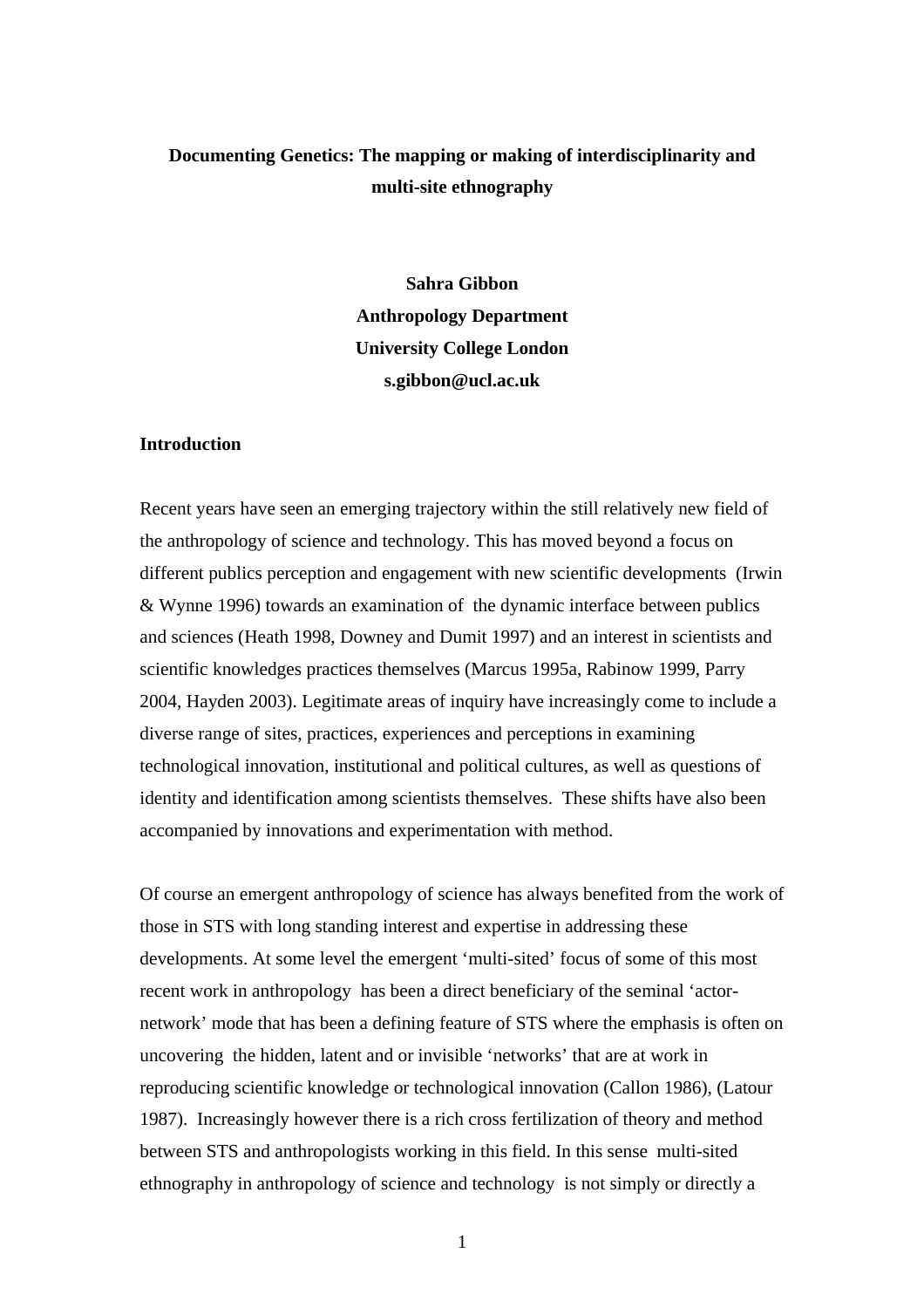legacy of actor network theory. In fact the emergence of this method within the discipline draws on a relational premise that has always been central to the examination and understanding of social practice in anthropology and an awareness of the transnational and global flows that are increasingly coming to define what is at stake in scientific development and innovation. Cori Hayden's book on the science and politics of bio-prospecting in Mexico and the US is one of the most recent texts to exemplify and demonstrate the value of such diverse disciplinary heritage, forging methodological and theoretical innovation in addressing recent rapid developments in biological knowledges and practice (2003). Like Hayden my own recent work on the social and cultural context of developments in breast cancer genetics points not just to the enabling effect of what might be seen as new forms of co-production but also the disjunctures, gaps and tensions implicated and generated by particular meeting points and intersections (Gibbon 2006). I have been especially interested in the ways that different publics, in particular breast cancer activists, scientists, clinicians as well as different technologies of care and risk assessment have been mobilised in and around the inherited susceptibility genes BRCA1 and 2 . Tracing the work undertaken inside and outside the clinic by these persons and the ways that knowledge, information and practices travel and are themselves produced by this movement points to the uneven yet powerful consequences of the collective work implicated in breast cancer genetics. As Deborah Heath points out locating oneself at these boundary zones illustrates the way 'new meaning appears at the intersection of trans-local displacements' (1998:520).

In this paper I want to think through some questions of innovation in relation to multisitedness and method in a slightly different way. Not, in this case, by considering the global flows that are increasingly at stake in developments in new genetics and biological knowledges or in terms of identifying and mapping the effect of disjunctures and gaps in forms of co-production. Instead I want to examine a process by which networks and multiple sites , far from being latent or things to be uncovered by the anthropologist, are already externalised even instrumentalised in the pursuit of so called 'good' science (Hayden 2003, see also Riles 2001). Interdisciplinarity is becoming something of an ethical passage point across a broad range of institutional agendas and research cultures but particularly between the social and natural sciences. These are initiatives in which I am increasingly and complexly embedded within as an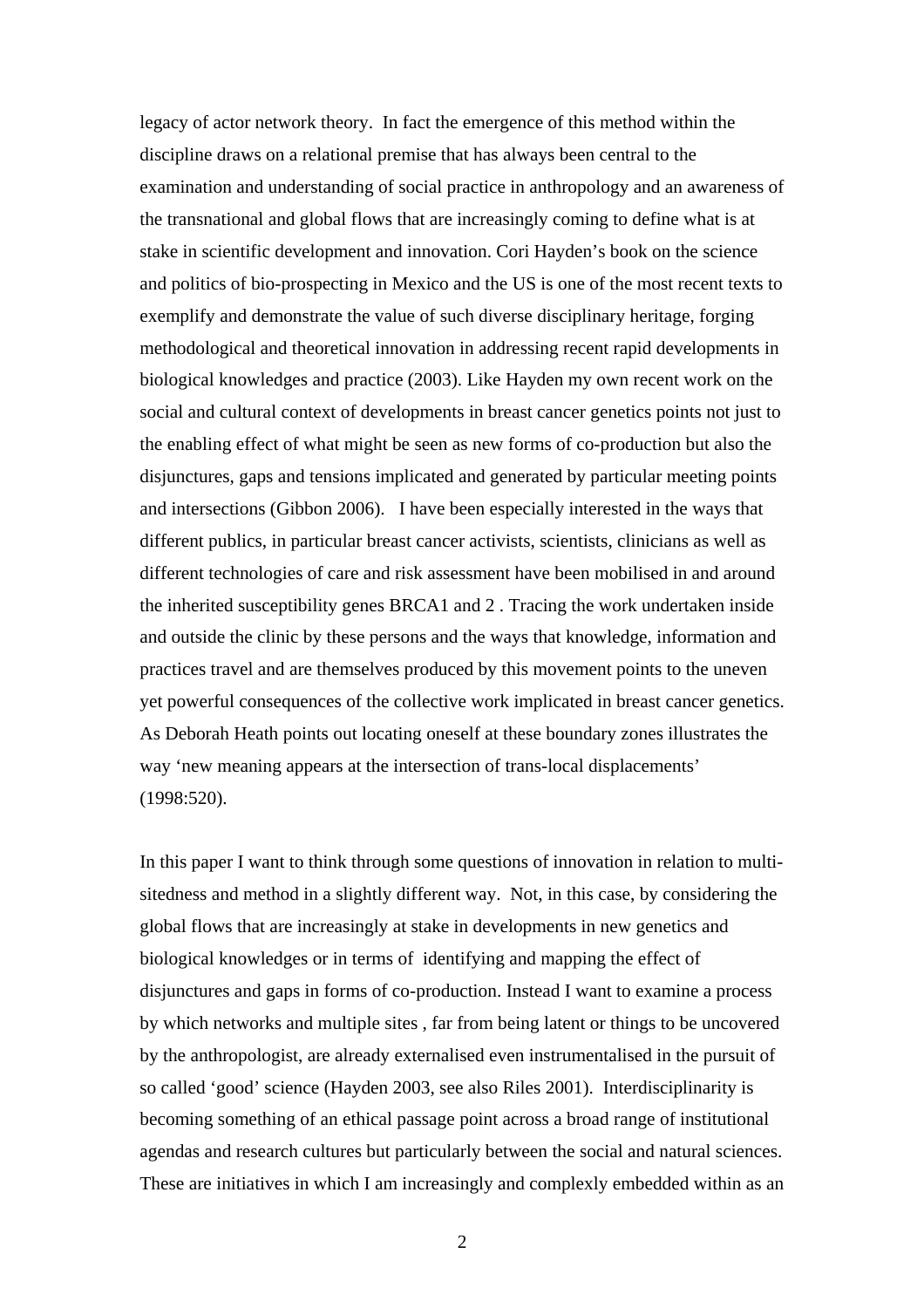anthropologist working on genetics and at the interface between science and publics. As such I think they warrant greater reflexive engagement as a practice site and topic of ethnographic interest in themselves. In this paper I focus on the how one such initiative create sites, persons and objects and connections in particular ways, the kind innovative methodologies that might be required to examine these developments and the on-going tension that this reveals in the practice of ethnographic research between mapping and intervening.

I want to draw here in a fairly preliminary way on an initiative I have been involved in for the last eight months. What I anticipated would be initially a small project tangential to other research has become a highly absorbing and fascinating research process. In October of 2004 the newly established Institute of Human Genetics and Health within the institution where I work , UCL, established a fairly innovative PhD programme in which 4 students, 2 from the social science and 2 from the life sciences would undertake interdisciplinary training across the boundaries of each others respective so called 'home' disciplines. That is science students would complete courses from the arts, humanities and social science and social science students would undertake equivalent courses, spending time in laboratory and life science learning environments. The rhetoric and belief behind such an initiative lay in the expressed need for individuals who were trained to 'translate' more effectively across disciplinary boundaries to meet the kind of social, ethical and political challenges raised by changes in the scale and scope of recent rapid developments in genetics. Having witnessed at first hand the consequences of miscommunication, and mis-tranaslation between clinical geneticists or lab scientists and patients or breast cancer activists this was a need that I fully understood and to a large extent supported. But standing at a number of boundary zones between publics/sciences or science and social science for my PhD research I was also fascinated by what it might mean to train individuals to speak across this disciplinary divide, what exactly might be at stake for the participants in this process.

An on-going fascination with visual representation (and the mis-representation) of science and scientists coalesced around the need to think innovatively about how to track and reflexively represent, engage, as well as make tangible even material the kind of subtle and complex shifts brought about by an interdisciplinary agenda. This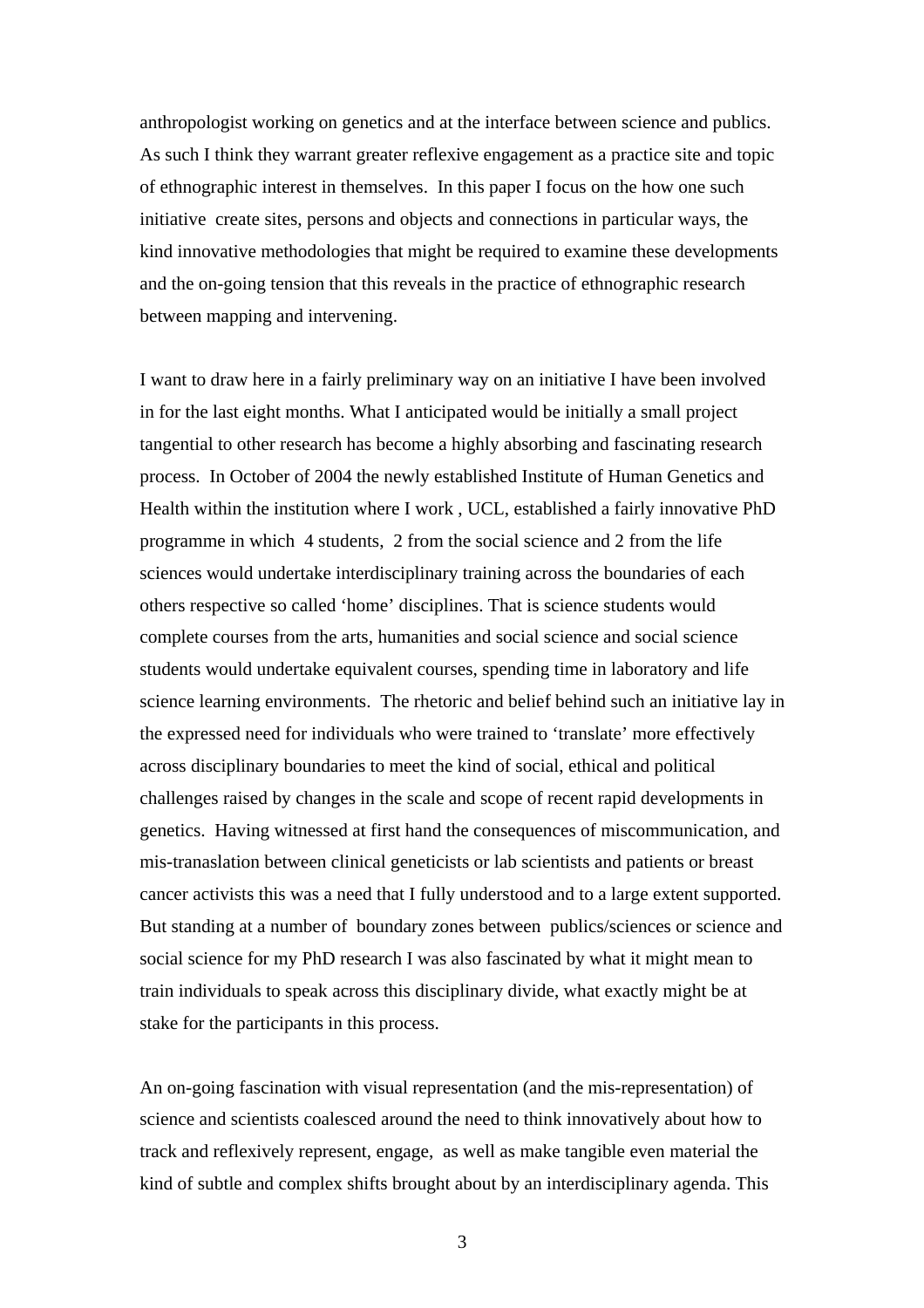led to the development of a research proposal to make a documentary film about these four students experience of the training they would undertake as part of the first year of an interdisciplinary PhD programme in genetics. The response was tentatively enthusiastic from both students and staff. For the latter it was seen as an important means of evaluating the programme while the students were intrigued if, initially, a little nervous, wary as one of them said that it might turn into student Big Brother! Filming began at the end of November 2004 with the stated aim of producing a 40 minute documentary film which would provide something of a window onto interdisciplinarity and perhaps a uniquely accessible entry point for debate, discussion and learning for a wide range of audiences both within and beyond the university learning environment.

The small camera crew consisting of myself and a cameraperson have filmed the students as they traverse different 'sites'- the foreign and familiar territory of the lab bench, seminar room, science and social science conferences, debates and discussions. We have filmed them in monologue and in dialogue with me, each other and their tutors in an effort to capture, understand and document what their expectations and experiences of moving forward and back across a social science and science divide. If my PhD research led to an interest in the challenges of translating genetic knowledge or technology in its journey between the laboratory and the wider world- here although the journey was not dis-similar, the focus was on the experience of 4 mobile embodied subjects of genetic knowledge.

There are many emergent issues and areas of interest in this project, not least the variable ways that lab work has consequences for how social scientists reflect upon the complexity, even the utility of genetic knowledge or how those who routinely carry out detailed lab work, upstream of its application, engage with (the sometime equally 'hyped') social or ethical consequences of genetic research. Terms of reference between and about 'science' and 'society' have been bones of contention and points of revelation on both sides, in turns both illuminating and frustrating for different persons. There is much more to say about this process of interdisciplinarity, something I hope will emerge as the final film comes to fruition and also in written publications arising from single and co-authored work with the students themselves about the programme. But here I want to reflect in a very preliminary way on how the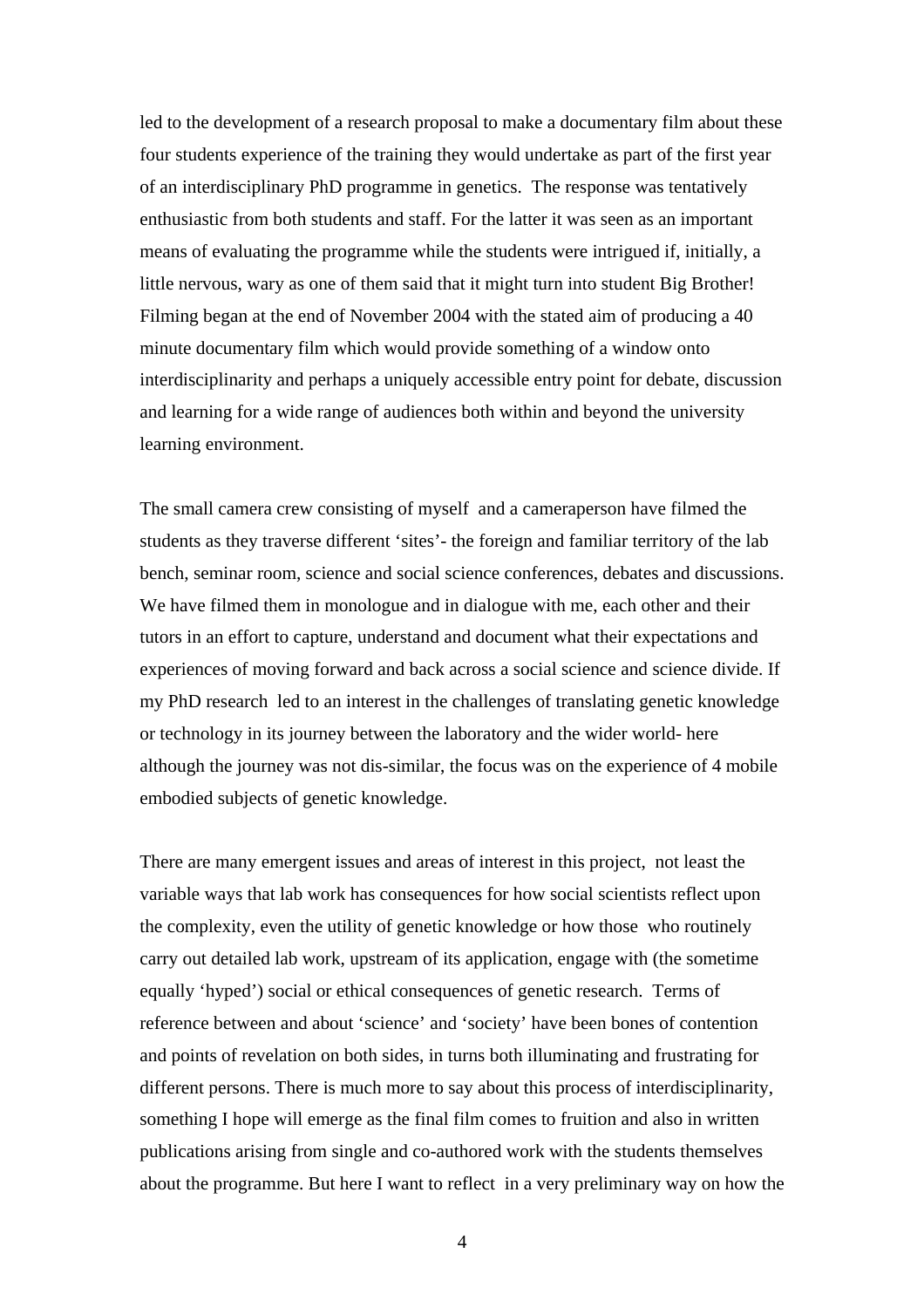film, as a research method intervenes in the practice of interdiscplinarity and in what might be seen as the making of disciplines or identities themselves as kinds of 'sites' which are both at the same time separate and connected spaces of practice.

Using documentary film as research method perhaps forces reflexivity in a way that other research tools and technologies do not, not only for the film maker but for their subjects as well. It has been striking that one of the most frequent comments from the students about having the camera present has been that it has somehow created an environment in which interdisciplinarity is practiced and made real to them. The camera has followed them as they enter the lab for the first time or confront the social science library, think about the parameters (and at times for the scientists) the boundary less and seeming immateriality of social science discourse and practice. It has charted the tentative and at least initially alienating process of a social scientists learning to use a pipette or the PCR machine, giving flesh to their own readings and reflections of more politicised rendering of 'making PCR' (see Rabinow 1996). But my and the camera's presence has also become a meeting point, a reason increasingly to congregate and a way of dialoguing, debating, reflecting on the flux generated by traversing their familiar disciplinary territory but also a means of defining disciplinary identity.

I want to illustrate some of these themes by showing you a brief clip from a discussion with two of the students I had the day after we had filmed a fairly heated debate that had taken place between the four of them. Then for the first time there had been a certain degree of tension in their discussions of genetic science and research which had at least that day reached something of an impasse. The discussion which followed the next day and which the camera and I tracked and elicited between the two male students, Adam and Robert still bore the imprint of the previous's day discussion.

## [13 minute film]

I hope from this sequence its possible to see how the presence of the camera, and of course my own questioning- itself formulated with an awareness of the camera in mind, is implicated in the research process. In this instance it initiated reflexive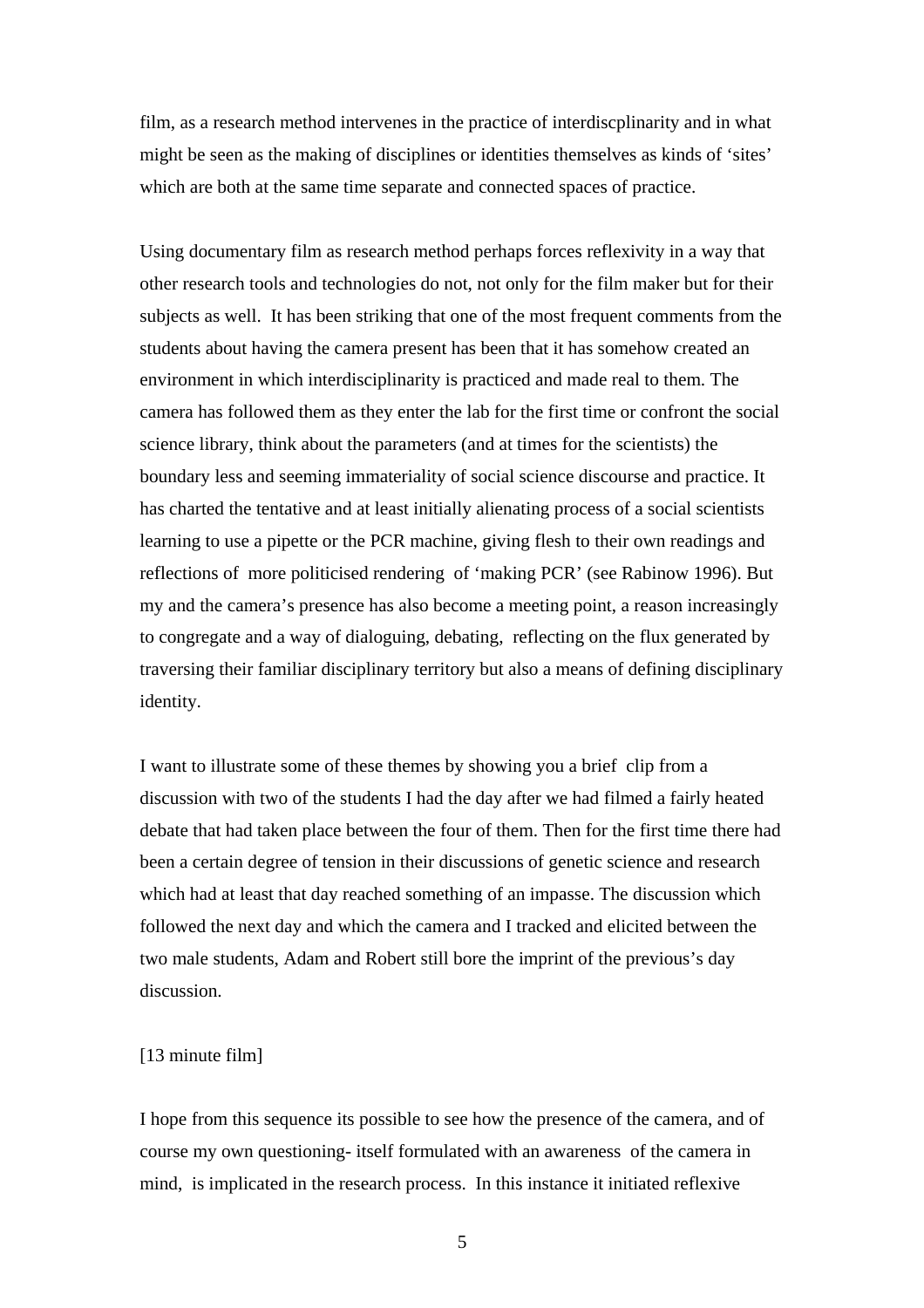discussion of previous debates and dialogues and thoughts about the polarization of positions. Captured on film these dialogues index and artefact cross-disciplinary engagement and both the productivity and challenges of traversing the science/social science divide. Despite the search for common ground and the kind of concessions expressed by, the science student (Adam) in acknowledging his colleagues concerns about the currently limited utility of genetics in relation to heart disease (a concession that doesn't appear to affect his continuing to roll a cigarette!), it's also clear that identities are being forged in relation to each other here also and to a certain extent differences deepened. Witness Robert's silent response to Adam's hopeful discussion of the utility of genetic knowledge or Adam's desire for a more 'rational, correct and appropriate' scientific understanding at the end of the film.

The affect of movement as documented and to a certain extent elicited by the camera is also therefore about the positioning of selves and identities as definable and bounded 'sites' associated with their respective and somewhat different disciplinary engagement, as the semi joking caricature of a social science perspective on science at the end of the film suggests. Does the joke belie or play with the true feelings about interdisciplinarity? Is it a performative gesture for the camera or the anthropologist or an anxious expression about the impossibility of meeting points? All are possible readings. At the same time the joke and my decision to include it raises questions about the performance hidden in this dialogue as a whole and the agenda of interdisciplinarity itself. Including my own questions, responses and articulations also makes explicit at the same time that it shows the consequences of the filmmaker/ethnographer's own position and interventions. The parameters and mechanics of what Marcus terms the ethnographer as 'circumstantial activist' are at least in part made visible for critical analysis (1995b).

There is clearly a need for innovation in tracking the new trajectories and modes by which new biological knowledges and technologies are being mobilised across a diverse and increasingly global arena. I have focused on a more local set of movements where travelling is formulated in the explicitly instrumentalised mode of interdisciplinarity, a process which is becoming increasingly widespread across policy, research and education. In tentatively exploring the way that documentary film might provide novel and illuminating mode for examining and engaging with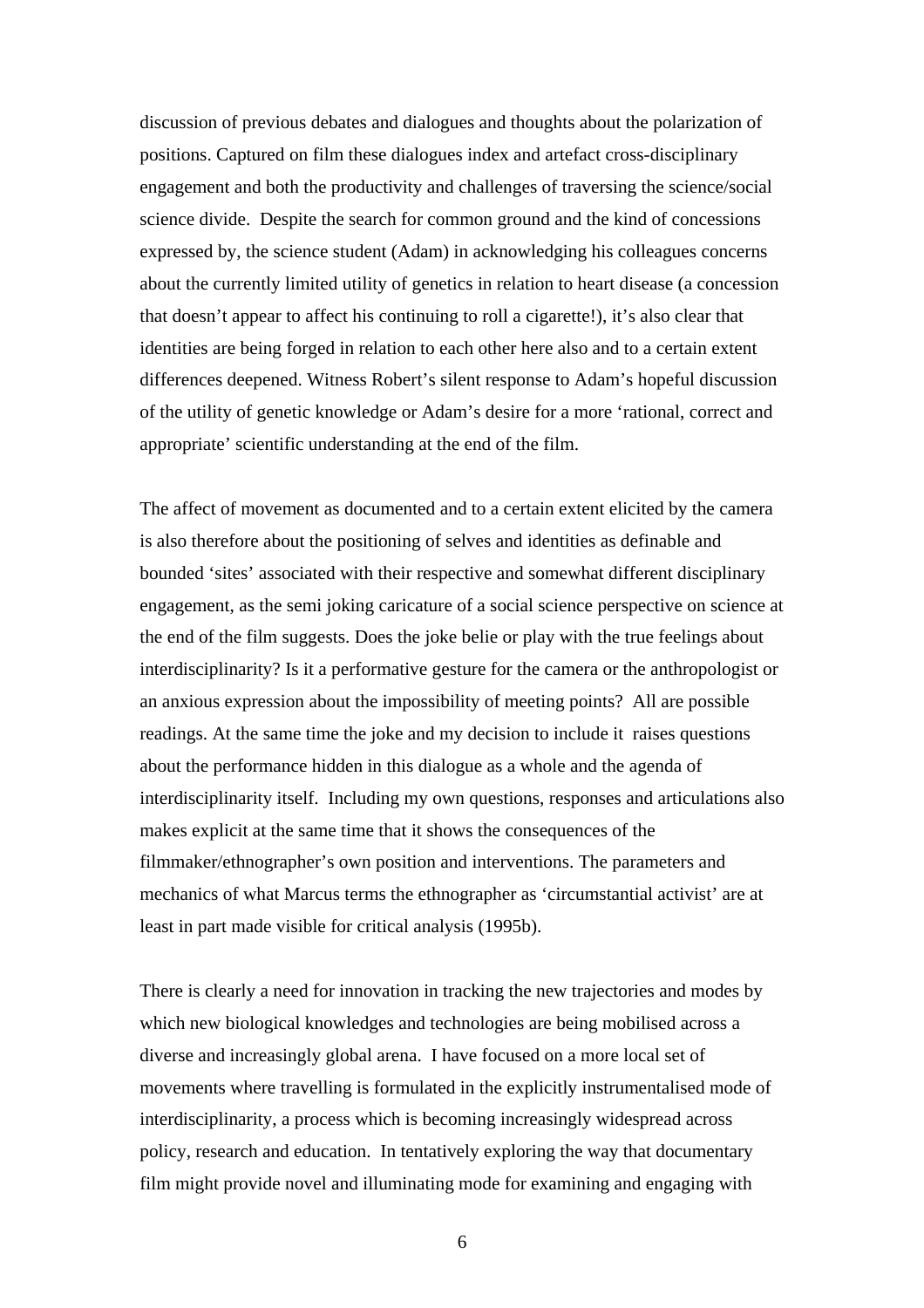these explicit practices and (sometimes) enforced movement making I hope to have raised further questions about how method has consequences for undertaking multisite ethnography. Social anthropologists have for some time now been pointing to the impossibility of disaggregating theory and method and the on going need for reflection about how particular methods have consequences for ethnographic findings. I would suggest that documentary film as a methodological tool and entry point allows and enables an agenda for reflexivity at multiple levels across space and time for the participants, film maker and the current and future audiences of the film, which include anthropologists and their diverse audiences and interlocutors inside and beyond the academy. In effect it participates in and articulates its own multi-sited agenda. In this sense I hope to have highlighted how one such innovation in research method, documentary film, although not unproblematic, might also be a rich vein of analysis and insight in undertaking multi-sited ethnography

## **REFERENCES**

Callon, M. (1986) 'Some elements of a sociology of translation: Domestication of the scallops and fisherman of St. Brieuc's Bay'. In *Power, action and belief: A new sociology of knowledge?* Sociological Review Monograph no. 32, John Law, ed. Keele: University of Keele Press.

Downey, G. L. & Dumit, J. (eds) (1997) *Cyborgs and Citadels; Anthropological Interventions in Emerging Sciences and Technologies*. Sante Fe, New Mexico: School of American Research Press

Gibbon, S. (forthcoming 2006) *Breast Cancer Genes and the Gendering of Knowledge* Basingstoke; Palgrave Macmillan

Hayden, C. (2003)*When Nature Goes Public:The Making and Unmaking of Bioprospecting in Mexico,* Princeton: Princeton University Press

Heath, D. (1998) 'Locating genetic knowledge: picturing Marfan syndrome and its travelling constituencies' In *Science, Technology and Human Values* Vol 23 No 1 pp 519-539

Irwin, A. and Wynne,B. (eds) (1996) *Misunderstanding Science? The Public Reconstruction of Science and Technology.* Cambridge: Cambridge University Press.

Latour,B (1987) *Science in Action*. *How to follow Scientists and Engineers Through Society* Cambridge, Mass.: Harvard University Press.

Marcus, G. (ed) (1995a) *Technoscientific Imaginaries: Conversations, Profiles and Memoirs ( Late Editions, Volume II)*, Chicago, Univ. of Chicago Press.